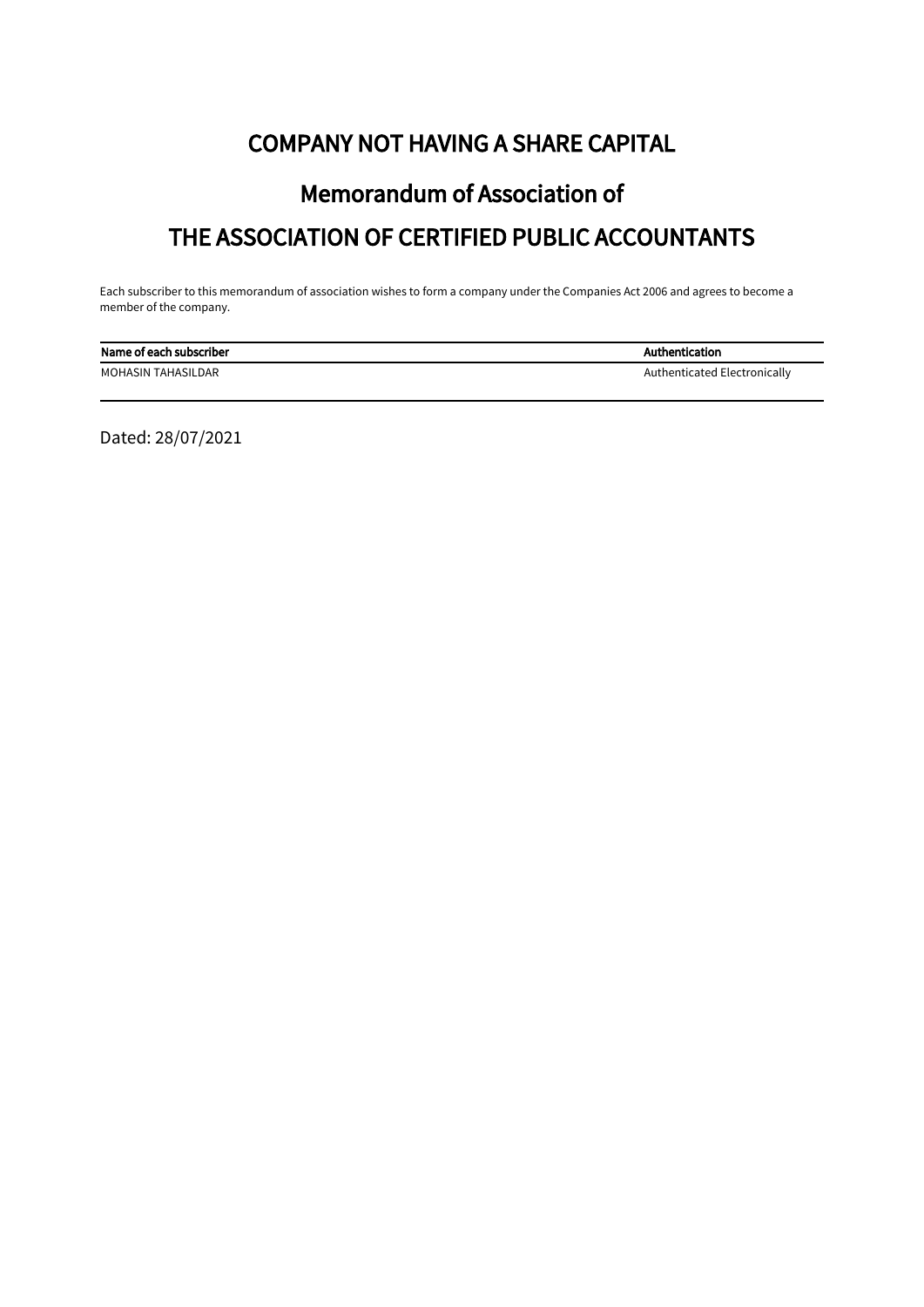#### **THE COMPANIES ACT 2006**

#### **COMPANY LIMITED BY GUARANTEE**

#### **ARTICLES OF ASSOCIATION**

#### **Of**

#### **THE ASSOCIATION OF CERTIFIED PUBLIC ACCOUNTANTS**

#### **PART 1 INTERPRETATION AND LIMITATION OF LIABILITY**

**1 Defined terms**  The regulations contained in the Model Articles for Private Companies Limited by Guarantee set out in Schedule 2 of The Companies (Model Articles) Regulations 2008 (SI 3229/2008), shall not apply to the Company.

|     |                                                         | out in Schedule 2 of The Companies (Model Articles) Regulations 2008 (SI 3229/2008), shall |  |
|-----|---------------------------------------------------------|--------------------------------------------------------------------------------------------|--|
|     | not apply to the Company.                               |                                                                                            |  |
| (2) | In the articles, unless the context requires otherwise: |                                                                                            |  |
|     | means the Companies Act 2006;<br>"the 2006 Act"         |                                                                                            |  |
|     | "articles"                                              | means the Company's articles of association;                                               |  |
|     | "bankruptcy"                                            | includes individual insolvency proceedings in a jurisdiction other                         |  |
|     |                                                         | than England and Wales or Northern Ireland which have an effect                            |  |
|     |                                                         | similar to that of bankruptcy;                                                             |  |
|     | "chairman"                                              | has the meaning given in article 14;                                                       |  |
|     | "chairman of the meeting"                               | has the meaning given in article 27;                                                       |  |
|     | "Companies Acts"                                        | means the Companies Acts (as defined in section 2 of the                                   |  |
|     |                                                         | Companies Act 2006, in so far as they apply to the Company;                                |  |
|     | "director"                                              | means a director of the Company, and includes any person                                   |  |
|     |                                                         | occupying the position of director, by whatever name called;                               |  |
|     | "document"                                              | includes, unless otherwise specified, any document sent or                                 |  |
|     |                                                         | supplied in electronic form;                                                               |  |
|     | "electronic form"                                       | has the meaning given in section 1168 of the 2006 Act;                                     |  |
|     | "member"                                                | has the meaning given in section 112 of the 2006 Act;                                      |  |
|     | "ordinary resolution"                                   | has the meaning given in section 282 of the 2006 Act;                                      |  |
|     | "participate"                                           | in relation to a directors' meeting, has the meaning given in article                      |  |
|     |                                                         | 10;                                                                                        |  |
|     | "proxy notice"                                          | has the meaning given in article 33;                                                       |  |
|     | "special resolution"                                    | has the meaning given in section 283 of the 2006 Act;                                      |  |
|     | "subsidiary"                                            | has the meaning given in section 1159 of the 2006 Act; and                                 |  |
|     | "writing"                                               | means the representation or reproduction of words, symbols or                              |  |
|     |                                                         | other information in a visible form by any method or combination of                        |  |
|     |                                                         | methods, whether sent or supplied in electronic form or otherwise.                         |  |
|     | "Certified Public                                       | means an Affiliate, Associate or Fellow member of the Institute                            |  |
|     | Accountant"                                             |                                                                                            |  |
|     | "Certificate of Practice"                               | means a certificate granted to a member under these articles,                              |  |
|     |                                                         | entitling the holder to practice as a Certified Public Accountant                          |  |
|     | "Financial year"                                        | shall mean the accounting year of the Institute commencing on the                          |  |
|     |                                                         | first day of April and ending on the last day of March next year                           |  |
|     | "Institute"                                             | means "The Association of Certified Public Accountants" or "The                            |  |
|     |                                                         | Institute of Certified Public Accountants"                                                 |  |
|     | "Journal"                                               | means the official Journal published by the Institute                                      |  |
|     | "Central Council"                                       | means a committee formed by directors represented by the                                   |  |
|     |                                                         | voting members of the institute to act as advisors to directors for                        |  |
|     |                                                         | matters affecting members professional interest.                                           |  |
|     |                                                         | $\mathbf{u}$ and $\mathbf{u}$ and $\mathbf{u}$ and $\mathbf{u}$                            |  |

"Patrons" Means First Founder members/ Directors shall be the Patron of the Institute. The Patron will exercise such control on the affairs of the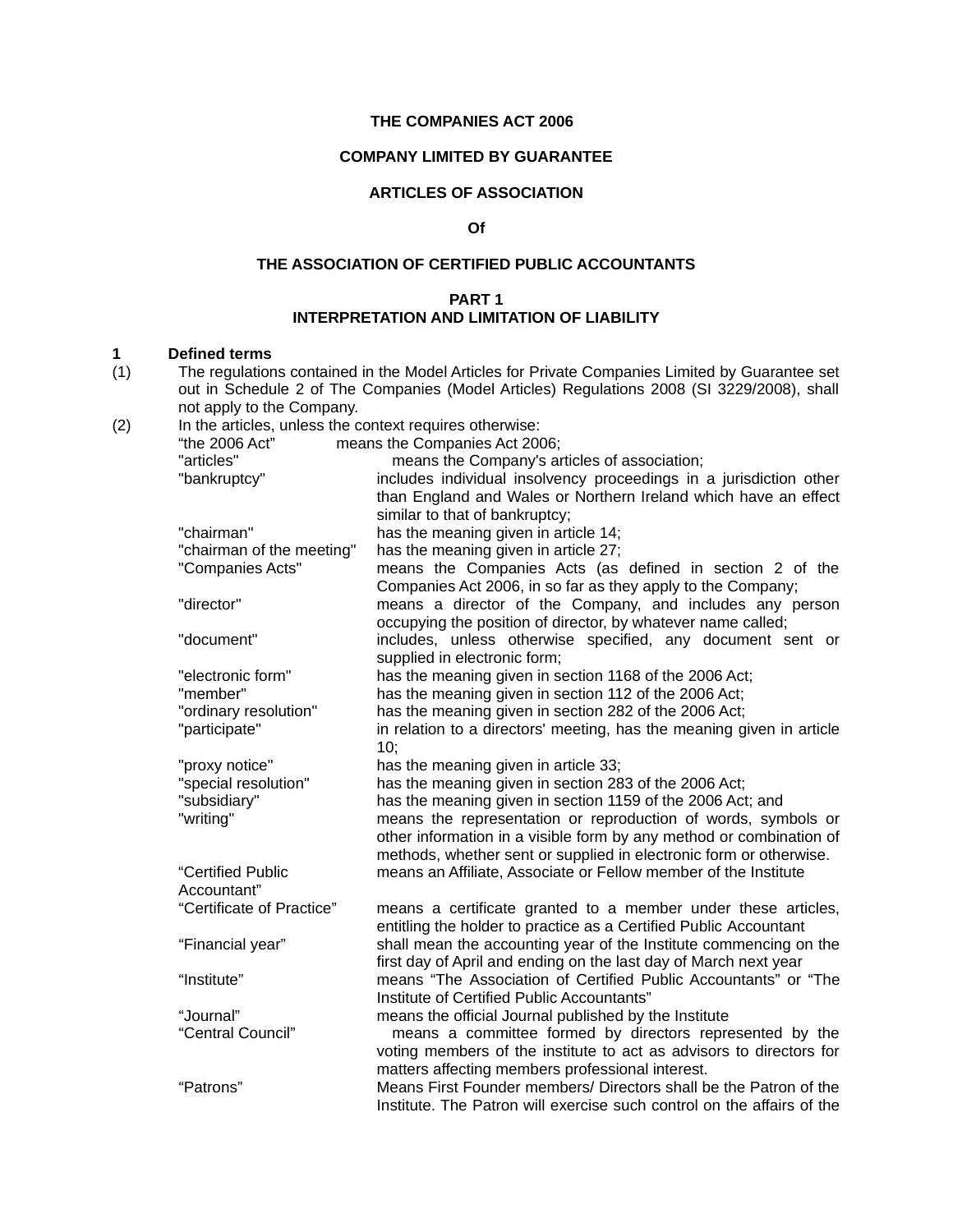Institute as considered necessary by them for the furtherance of the objectives of the Institute. They will be entitled to issue appropriate general directions in this behalf and such directions shall be binding on the Institute & its other directors for the time being in force

"Chief Executive Officer" Means director entrusted with day to today management & administration of the institute and who is reportable to and working under supervision and guidance of the board of directors

Unless the context otherwise requires, other words or expressions contained in these articles bear the same meaning as in the 2006 Act as in force on the date when these articles become binding on the Company.

#### **2 Liability of members**

The liability of each member is limited to £1.00, being the amount that each member undertakes to contribute to the assets of the Company in the event of its being wound up while he is a member or within one year after he ceases to be a member, for:

- (a) payment of the Company's debts and liabilities contracted before he ceases to be a member,
- (b) payment of the costs, charges and expenses of winding up, and
- (c) adjustment of the rights of the contributories among themselves.

#### 3 **Standard Objects**

- 3.1 The objects for which the Company is established are:
	- 3.1.1 to carry on any other trade or business whatsoever which can, in the opinion of the Company, be advantageously carried on by the Company in connection with or ancillary to any of the general business of the Company or is calculated directly to benefit the Company or enhance the value of or render profitable any of the Company's property or rights or is required by any customers of or persons dealing with the Company;
	- 3.1.2 to do all or any of the things or matters aforesaid in any part of the world and either as principals, agents, contractors or otherwise, and by or through agents, brokers, subcontractors or otherwise and either alone or in conjunction with others.
- 3.2 The objects set forth in each sub-Article of this Article 4 shall not be restrictively construed but the widest interpretation shall be given thereto, and they shall not, except where the context expressly so requires, be in any way limited or restricted by reference to or inference from any other object or objects set forth in each sub-Article or from the name of the Company. None of each sub-Articles or the object or objects therein specified or the powers thereby conferred shall be deemed subsidiary or ancillary to the objects or powers mentioned in any other sub-Article, but the Company shall have full power to exercise all or any of the objects conferred by and provided in each of the said sub-Articles as if each sub-Article contained the objects of a separate company. The word company in this Article, except where used in reference to the Company, shall be deemed to include any partnership or other body of persons, whether incorporated or unincorporated and whether domiciled in the United Kingdom or elsewhere.
- 3.3 The income and property of the Company shall be applied solely towards the promotion of its objects as set forth in this Article 4 and no portion thereof shall be paid or transferred, directly or indirectly, by way of dividend, bonus or otherwise howsoever by way of profit, to members of the Company, provided that nothing herein shall prevent any payment in good faith by the Company: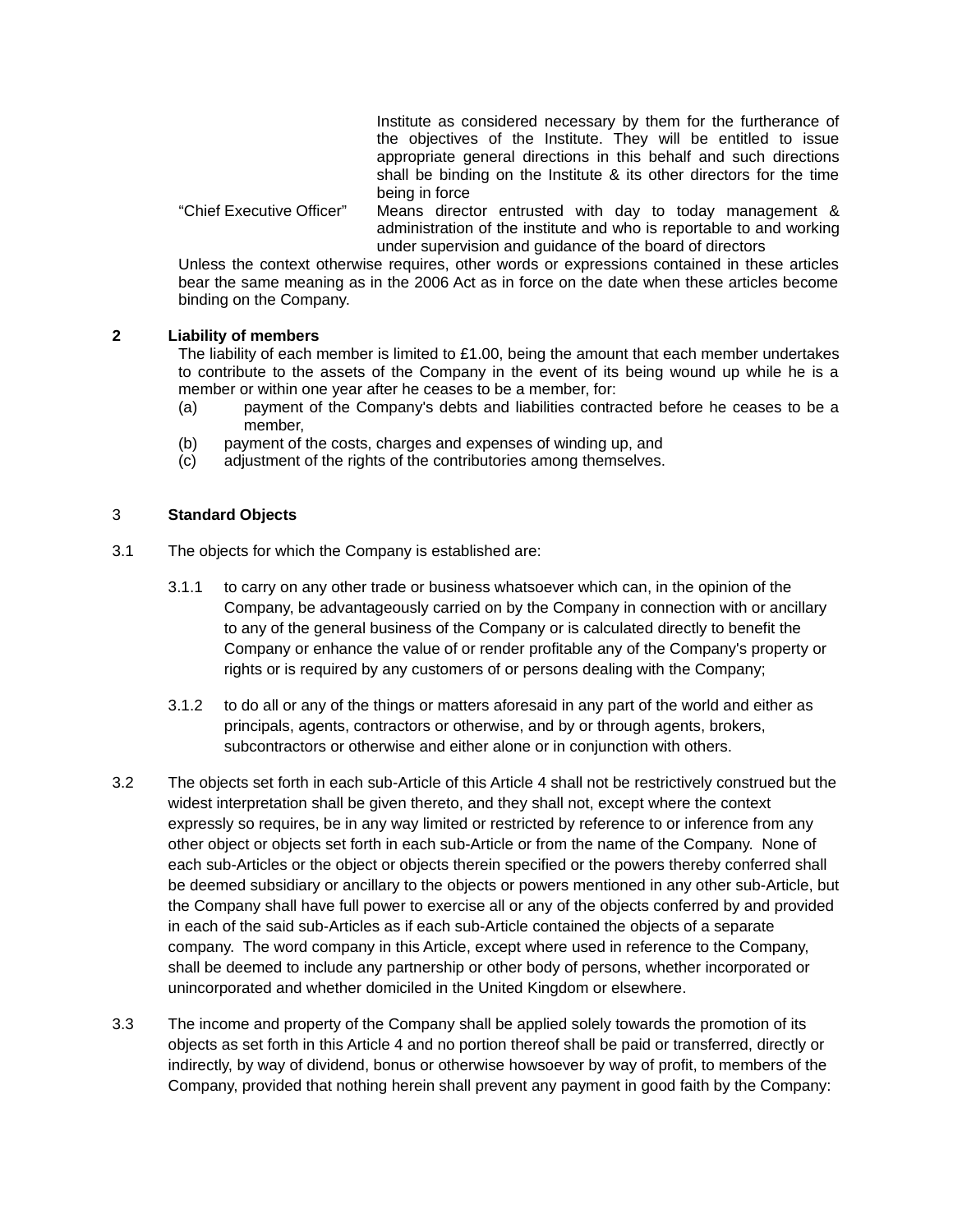- 3.3.1 of reasonable and proper remuneration to any member, officer or servant of the Company for any services rendered to the Company;
- 3.3.2 of any interest on money lent by any member of the Company or any director at a reasonable and proper rate;
- 3.3.3 of reasonable and proper rent for premises demised or let by any member of the Company or any director; and
- 3.3.4 to any director of out-of-pocket expenses.
- 3.4 If upon the winding up or dissolution of the Company there remains, after the satisfaction of all its debts and liabilities, any property whatsoever, the same shall not be paid or distributed among the members of the Company, but shall be given or transferred to some other institution (charitable or otherwise) having objects similar to the objects of the Company and which shall prohibit the distribution of its or their income to its or their members, such institutions to be determined by the members of the Company at or before the time of dissolution.

#### 4. **Specific Objects**

- 4.1. The specific objects for which the Company is established are:
	- 4.1.1.To provide an global organisation for Certified Public Accountants (Professional Accountants) operating in all parts of the world in order to secure for them a definite and recognised professional status, to safeguard and advance their interests, to take such steps as may be deemed necessary to promote greater general efficiency and to impose through supervision of the members or otherwise the observance of proper professional conduct
	- 4.1.2.To provide the means whereby the members can practise as professional accountants in the United Kingdom or elsewhere in accordance with any relevant statutory legislation or other requirement whether enacted or demanded in the United Kingdom or elsewhere
	- 4.1.3.To provide the means to regulate and to monitor the conduct and efficiency of members who are practising as professional accountants in the United Kingdom or elsewhere in the world so as to maintain proper professional standards in the profession of accountancy.
	- 4.1.4.To provide the means to regulate and to monitor the conduct and efficiency of members who are practising as accountants in the United Kingdom or elsewhere in the world so as to maintain proper professional standards in the profession of accountancy.
	- 4.1.5.To prescribe and adopt standards and classification of attainments and qualifications of members and for such purposes to conduct examinations, assess those standards and classifications with recognition of prior learning and workplace assessment and conduct other tests in the theory and practice of general accounting subjects and to prescribe and receive fees for such examinations and tests and to confer qualifications to designate the standard and status of members; and to seek recognition for such examinations from appropriate authorities subject to the regulations framed from time to time for the purpose.
	- 4.1.6.To institute memberships into honorary, academic, student, affiliate, associate, fellow or by any other name or class for different categories of persons engaged in the accounting, auditing, taxation & finance disciplines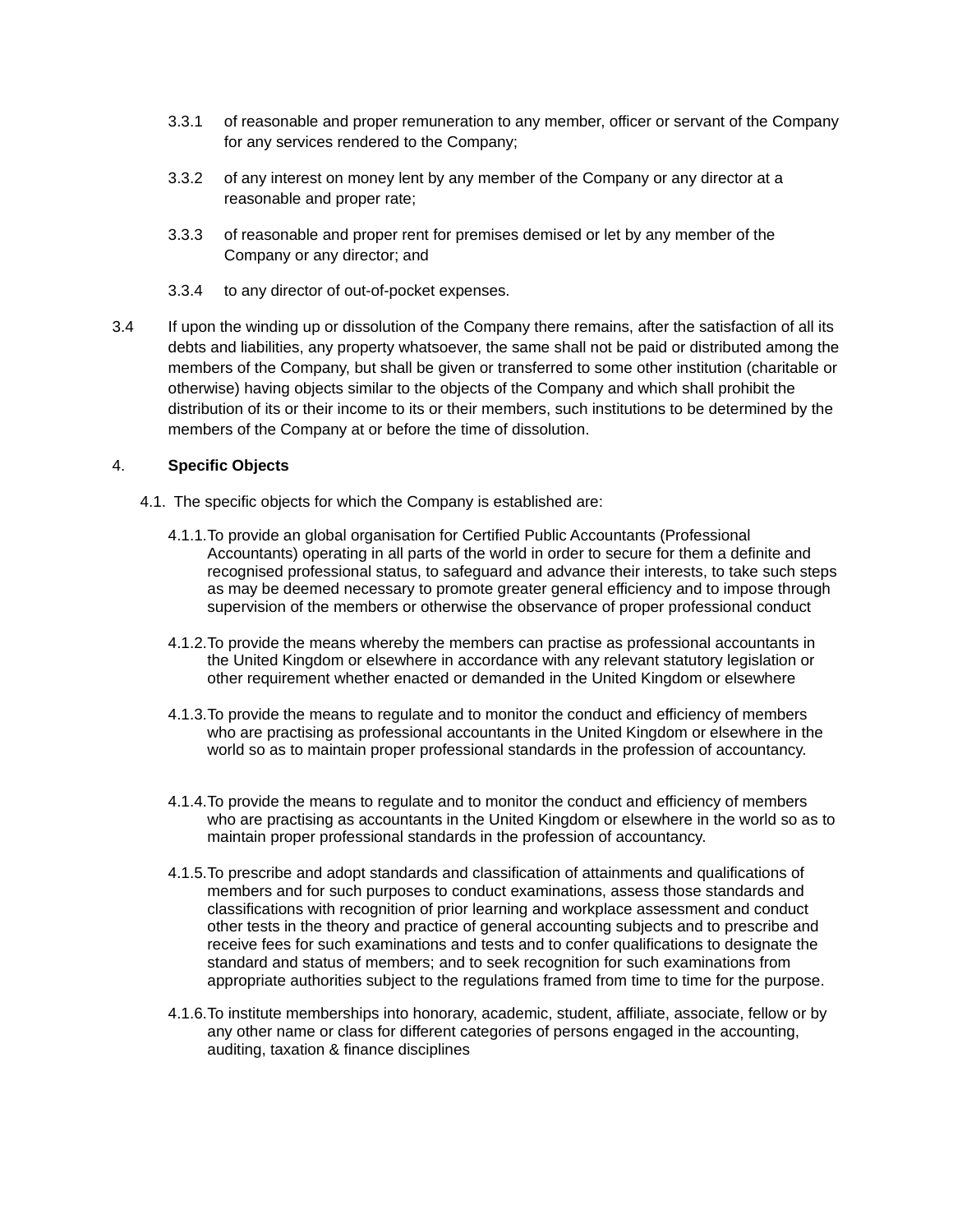- 4.1.7.To advance the disciplines of accounting & auditing, taxation, finance, & to foster accountability & responsibility amongst its practitioners towards the stake holders namely users of their work, their clients & general public at large;
- 4.1.8.To increase professional competence of independent accountants by continuing professional education & training
- 4.1.9.To co-ordinate and co-operate with the accounting and related professional bodies, commerce, industry and the statutory and non-statutory public organizations to support, promote, protect and maintain a body of qualified Professional Accountants;
- 4.1.10. To consider questions affecting the interests of and to protect and advance the status of members of the Institute;
- 4.1.11. to promote public education in the aforesaid disciplines;
- 4.1.12. to undertake, organize, convene, conduct, hold, participate and facilitate studies, meetings, discussions, conferences, workshops, seminars, consultancy and research in matters relating to accounting & auditing, taxation, finance, law to recommend adherence to technical standards issued by national & international regulators or government authorities concerned thereof;
- 4.1.13. to organize funding and maintain schemes for studies and for conduct of professional examinations for the grant of certificates and awards of the institute
- 4.1.14. to undertake the funding, maintenance, aiding and endowment of prizes;
- 4.1.15. to establish and maintain a library or libraries;
- 4.1.16. to make grants, donations and subscriptions to other bodies whose objects are altogether or in part similar to those of the Institute;
- 4.1.17. To collaborate or communicate or enter into to amalgamate or enter into partnership or into any arrangement for union of interests, co-operation, joint venture, reciprocal concession other any relations whether formal or informal with other Institutes, societies and associations having similar objects and purposes and to subscribe to become a member of or co-operate with any such bodies and to procure from and communicate to any such bodies such information as may be likely to forward the objects of the Institute;

#### **PART 2 DIRECTORS DIRECTORS' POWERS AND RESPONSIBILITIES**

#### **5 Directors' general authority**

Subiect to the articles, the directors are responsible for the management of the Company's business, for which purpose they may exercise all the powers of the Company.

#### **6 Members' reserve power**

- (1) The members may, by special resolution, direct the directors to take, or refrain from taking, specified action.
- (2) No such special resolution invalidates anything which the directors have done before the passing of the resolution.

#### **7 Directors may delegate**

(1) Subject to the articles, the directors may delegate any of the powers which are conferred on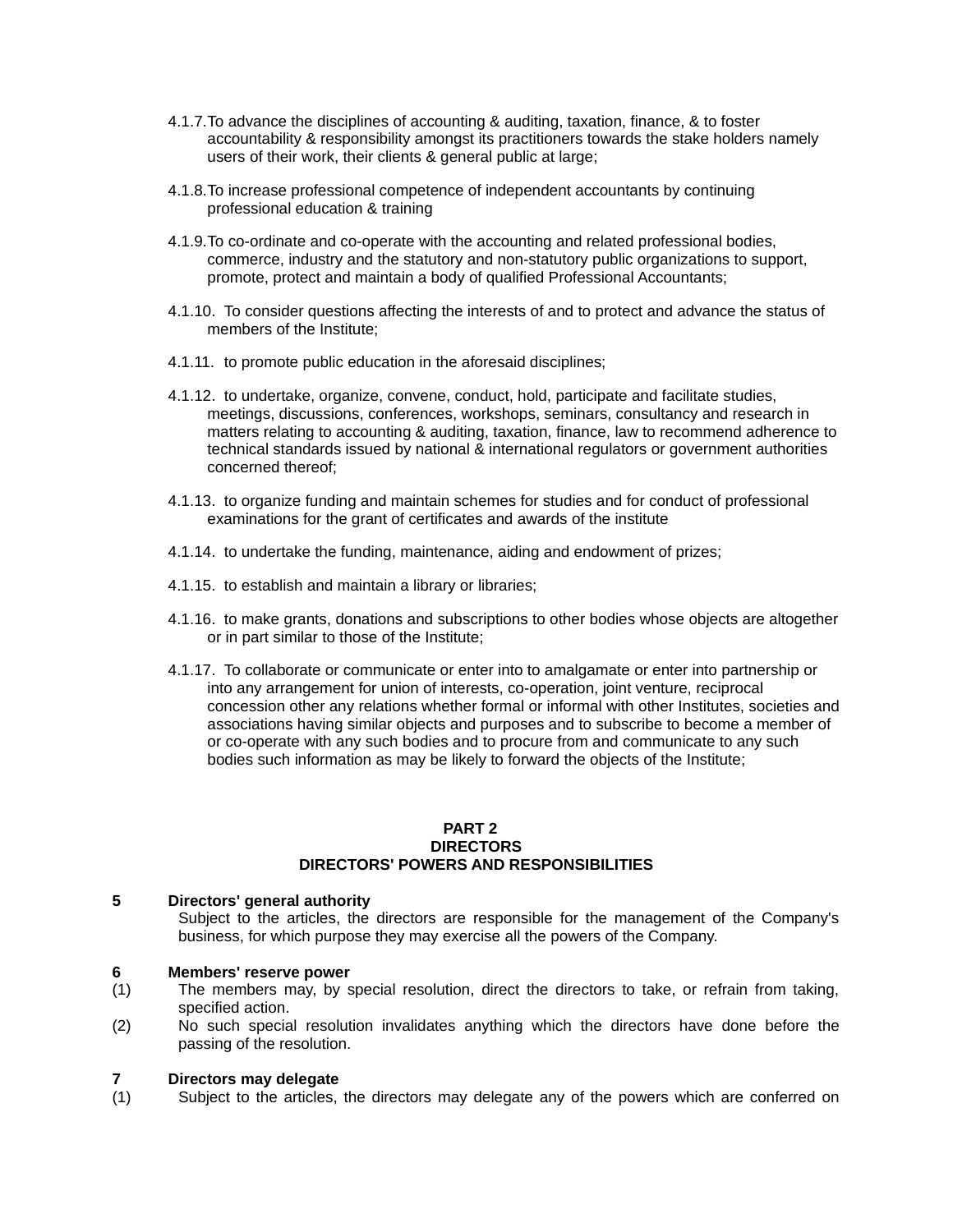them under the articles:

- (a) to such person or committee;
- (b) by such means (including by power of attorney);
- (c) to such an extent;
- (d) in relation to such matters or territories; and
- (e) on such terms and conditions; as they think fit.
- (2) If the directors so specify, any such delegation may authorise further delegation of the directors' powers by any person to whom they are delegated.
- (3) The directors may revoke any delegation in whole or part, or alter its terms and conditions.

#### **8 Committees**

- (1) Committees to which the directors delegate any of their powers must follow procedures which are based as far as they are applicable on those provisions of the articles which govern the taking of decisions by directors.
- (2) The directors may make rules of procedure for all or any committees, which prevail. over rules derived from the articles if they are not consistent with them.
- (3) Directors shall form a Central Council from amongst the voting members of the institute and define its regulations regarding compositions, governance of meetings it's notice and agenda, quorum, chairman of meeting maintenance of minutes and election or nomination procedure of members to act as members of the Central Council. Directors are also empowered to govern the winding up regulations the council. Further to above its decisions are recommendatory in nature and directors cannot be compelled to adopt the same. This Central council has no power to act in administrative powers of the board of directors or directors. It is a subordinate committee recommendations of which is not binding on the board of directors
- (4) Directors Shall also form Disciplinary Committee to regulate the professional members and students. They shall separately make rules and procedures governing this committee

#### **DECISION-MAKING BY DIRECTORS**

#### **9 Directors to take decisions collectively**

- (1) The general rule about decision-making by directors is that any decision of the directors must be either a majority decision at a meeting or a decision taken in accordance with article 10.
- (2) If:
	- (a) the Company only has one director, and
	- (b) no provision of the articles requires it to have more than one director,

the general rule does not apply, and the director may, subject to articles 10(3) and 18 take decisions without regard to any other of the provisions of the articles relating to directors' decision-making.

#### **10 Unanimous decisions**

- (1) A decision of the directors is taken in accordance with this article when all eligible directors indicate to each other by all means that they share a common view on a matter.
- (2) Such a decision may take the form of a resolution in writing, copies of which have been signed by each eligible director or to which each eligible director has otherwise indicated agreement in writing.
- (3) References in this article to eligible directors are to directors who would have been entitled to vote on the matter had it been proposed as a resolution at a directors' meeting.
- (4) A decision may not be taken in accordance with this article if the eligible directors would not have formed a quorum at such a meeting.

#### **11 Calling a directors' meeting**

- (1) Any director may call a directors' meeting by giving notice of the meeting to the directors or by authorising the Company secretary (if any) to give such notice.
- (2) Notice of any directors' meeting must indicate: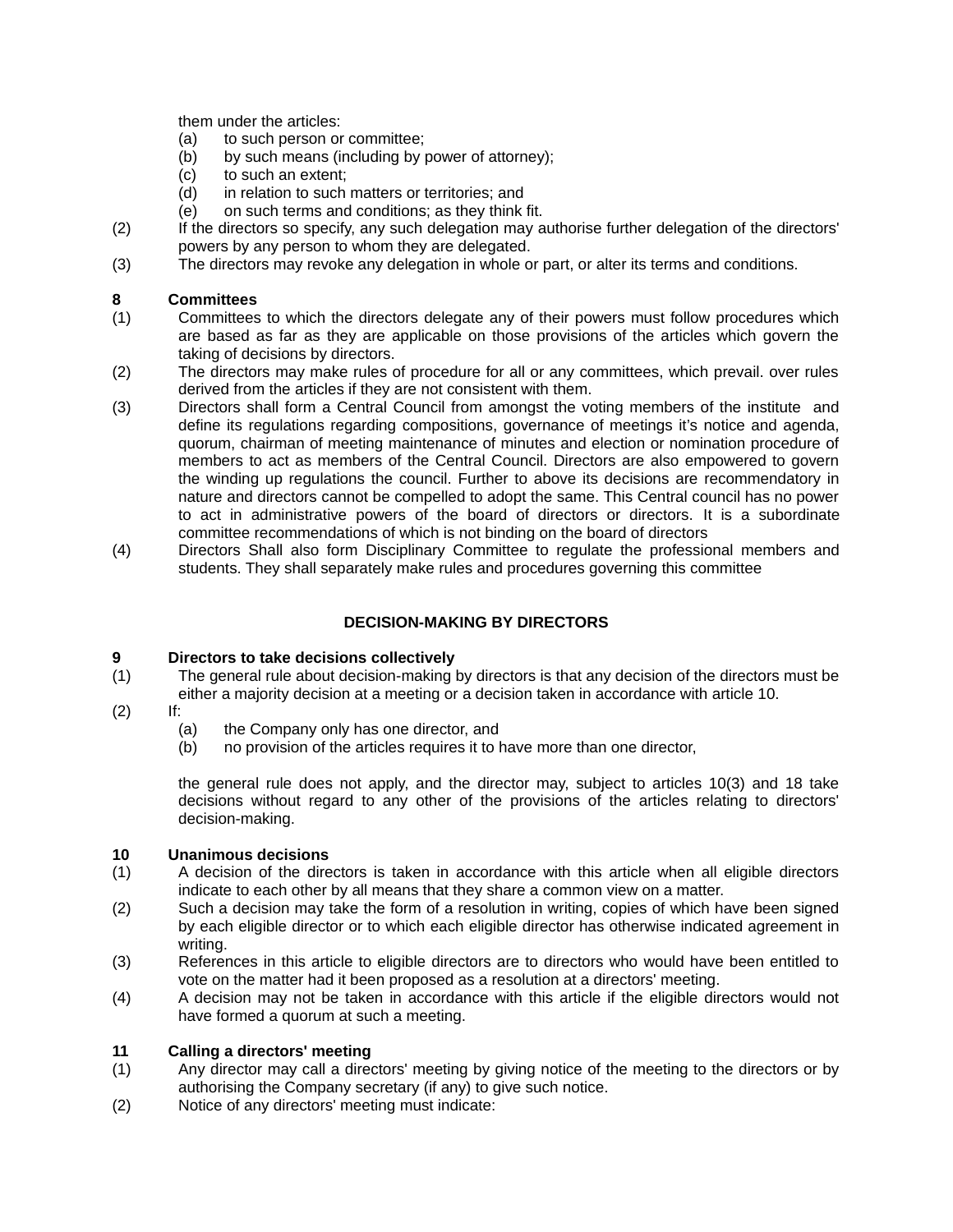- (a) its proposed date and time;
- (b) where it is to take place; and
- (c) if it is anticipated that directors participating in the meeting will not be in the same place, how it is proposed that they should communicate with each other during the meeting.
- (3) Notice of a directors' meeting must be given to each director, but need not be in writing.
- (4) Notice of a directors' meeting need not be given to directors who waive their entitlement to notice of that meeting, by giving notice to that effect to the Company not more than 7 days after the date on which the meeting is held. Where such notice is given after the meeting has been held, that does not affect the validity of the meeting, or of any business conducted at it.

#### **12 Participation in directors' meetings**

- (1) Subject to the articles, directors participate in a directors' meeting, or part of a directors' meeting, when:
	- (a) the meeting has been called and takes place in accordance with the articles, and
	- (b) they can each communicate to the others any information or opinions they have on any particular item of the business of the meeting.

(2) In determining whether directors are participating in a directors' meeting, it is irrelevant where any director is or how they communicate with each other.

(3) If all the directors participating in a meeting are not in the same place, they may decide that the meeting is to be treated as taking place wherever any of them is.

#### **13 Quorum for directors' meetings**

- (1) At a directors' meeting, unless a quorum is participating, no proposal is to be voted on, except a proposal to call another meeting.
- (2) The quorum for directors' meetings may be fixed from time to time by a decision of the directors.
- (3) If the total number of directors for the time being is less than the quorum required, the directors must not take any decision other than a decision:
	- (a) to appoint further directors, or;
	- (b) to call a general meeting so as to enable the members to appoint further directors.

### **14 Chairing of directors' meetings**

- (1) The directors may appoint a director to chair their meetings.
- (2) The person so appointed for the time being is known as the chairman.
- (3) The directors may terminate the chairman's appointment at any time.
- (4) If the chairman is not participating in a directors' meeting within ten minutes of the time at which it was to start, the participating directors must appoint one of themselves to chair it.

#### **15 Casting vote**

- (1) If the numbers of votes for and against a proposal are equal, the chairman or other director chairing the meeting has a casting vote.
- (2) But this does not apply if, in accordance with the articles, the chairman or other director is not to be counted as participating in the decision-making process for quorum or voting purposes.

#### **16 Conflicts of interest**

- (1) If a proposed decision of the directors is concerned with an actual or proposed transaction or arrangement with the Company in which a director is interested, that director is not to be counted as participating in the decision-making process for quorum or voting purposes.
- (2) But if paragraph (3) applies, a director who is interested in an actual or proposed transaction or arrangement with the Company is to be counted as participating in the decision-making process for quorum and voting purposes.
- (3) This paragraph applies when:
	- (a) the Company by ordinary resolution disapplies the provision of the articles which would otherwise prevent a director from being counted as participating in the decisionmaking process;
	- (b) the director's interest cannot reasonably be regarded as likely to give rise to a conflict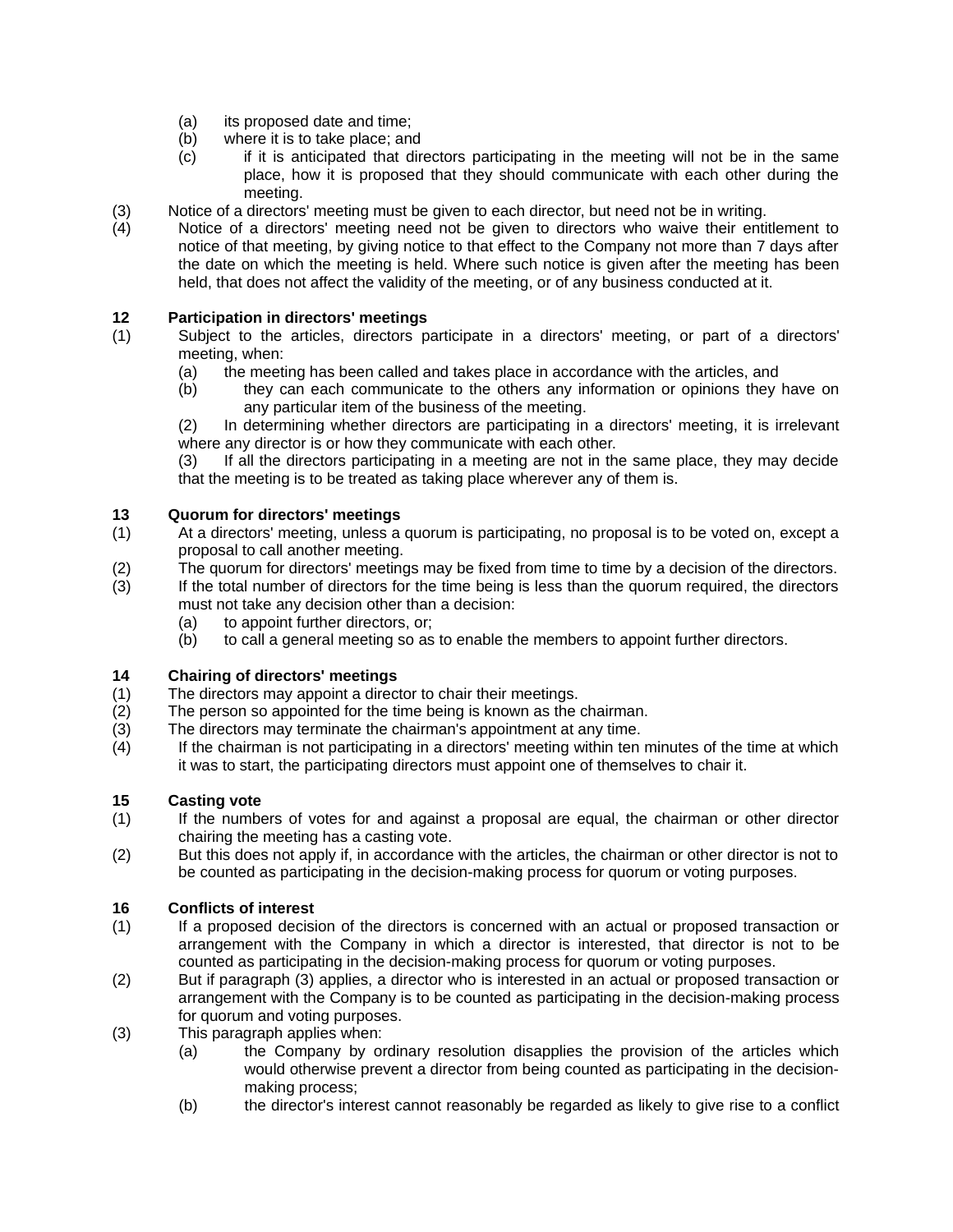of interest; or

- (c) the director's conflict of interest arises from a permitted cause.
- (4) For the purposes of this article, the following are permitted causes:
	- (a) a guarantee given, or to be given, by or to a director in respect of an obligation incurred by or on behalf of the Company or any of its subsidiaries;
	- (b) subscription, or an agreement to subscribe, for shares or other securities of any of the Company's subsidiaries, or to underwrite, sub-underwrite, or guarantee subscription for any such shares or securities; and
	- (c) arrangements pursuant to which benefits are made available to employees and directors or former employees and directors of the Company or any of its subsidiaries which do not provide special benefits for directors or former directors.
- (5) For the purposes of this article, references to proposed decisions and decision-making processes include any directors' meeting or part of a directors' meeting.
- (6) Subject to paragraph (7), if a question arises at a meeting of directors or of a committee of directors as to the right of a director to participate in the meeting (or part of the meeting) for voting or quorum purposes, the question may, before the conclusion of the meeting, be referred to the chairman whose ruling in relation to any director other than the chairman is to be final and conclusive.
- (7) If any question as to the right to participate in the meeting (or part of the meeting) should arise in respect of the chairman, the question is to be decided by a decision of the directors at that meeting, for which purpose the chairman is not to be counted as participating in the meeting (or that part of the meeting) for voting or quorum purposes.
- (8) Where the number of non-conflicted directors is less than the quorum for the purposes of approving a resolution authorising any situation or transaction constituting a conflict as anticipated by the Companies Acts, the quorum shall be all the disinterested directors.
- (9) When all the directors of the Company are conflicted, the Company shall pass the conflict to the Company's members for approval by ordinary resolution.

#### **17 Records of decisions to be kept**

The directors must ensure that the Company keeps a record, in writing, for at least 10 years from the date of the decision recorded, of every unanimous or majority decision taken by the directors.

#### **18 Directors' discretion to make further rules**

Subject to the articles, the directors may make any rule which they think fit about hour they take decisions and about how such rules are to be recorded or communicated to directors.

#### **APPOINTMENT OF DIRECTORS**

#### **19 Methods of appointing directors**

- (1) Any person who is willing to act as a director, and is permitted by law to do so, may be appointed to be a director by the board of directors:
	- (a) by ordinary resolution, and
	- (b) by a decision of the first directors.
- (2) In any case where, as a result of death, the Company has no members and no directors, the personal representatives of the last member to have died have the right, by notice in writing, to appoint a person to be a director.
- (3) For the purposes of paragraph (2), where 2 or more members die in circumstances rendering it uncertain who was the last to die, a younger member is deemed to have survived an older member.
- (4) Subscribers to memorandum and articles shall be the first directors and they shall remain in office for life, subsequently any of their nominees shall resume their office subject to their qualification and eligibility

#### **20 Termination of director's appointment**

A person ceases to be a director as soon as: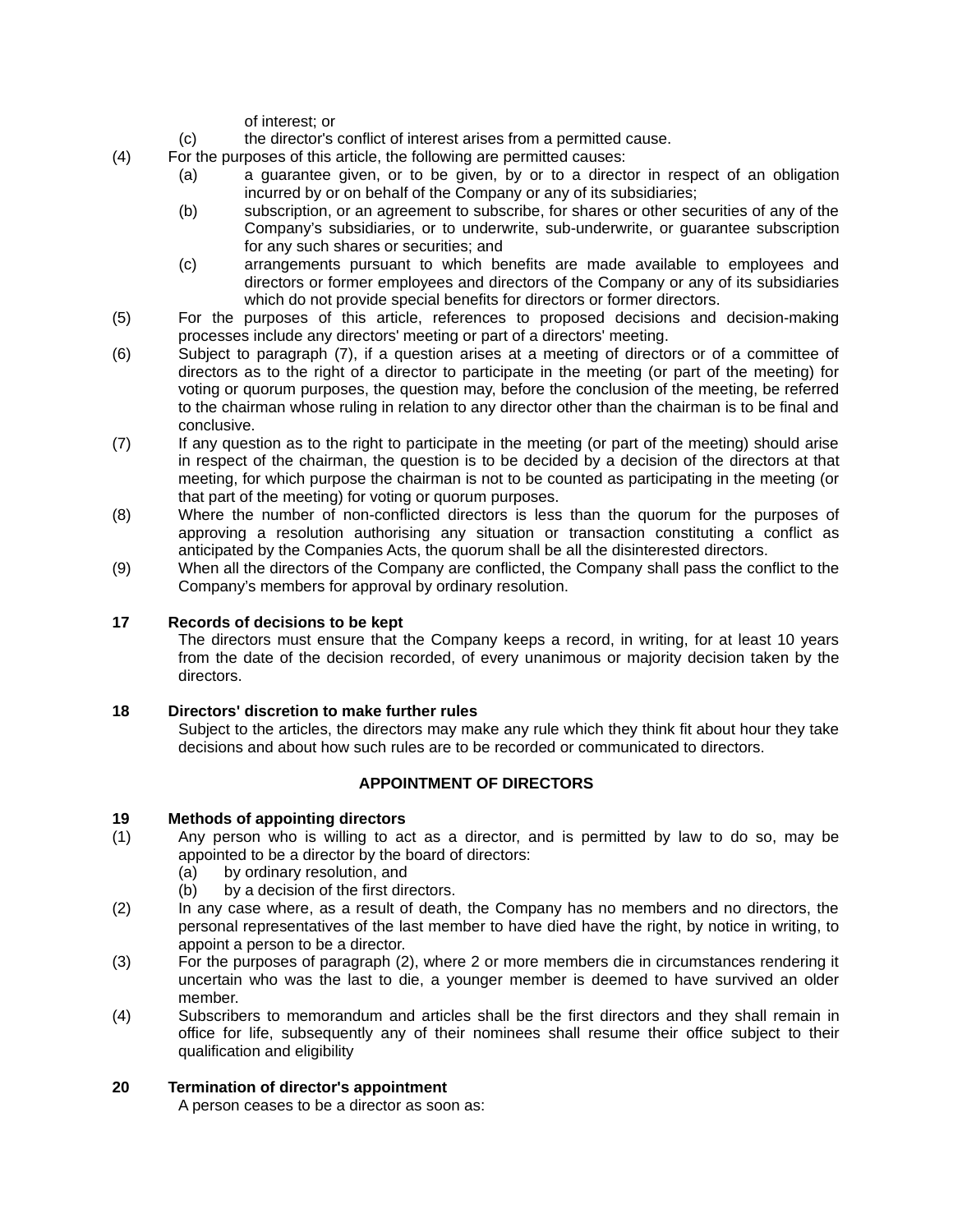- (a) that person ceases to be a director by virtue of any provision of the 2006 Act or is prohibited from being a director by law;
- (b) a bankruptcy order is made against that person;
- (c) a composition is made with that person's creditors generally in satisfaction of that person's debts;
- (d) a registered medical practitioner who is treating that person gives a written opinion to the Company stating that that person has become physically or mentally incapable of acting as a director and may remain so for more than three months;
- (e) notification is received by the Company from the director that the director is resigning from office, and such resignation has taken effect in accordance with its terms.

#### **21 Directors' remuneration**

- (1) Directors may undertake any services for the Company that the directors decide.
- (2) Directors are entitled to such remuneration as the directors determine:
	- (a) for their services to the Company as directors, and
	- (b) for any other service which they undertake for the Company.
- (3) Subject to the articles, a director's remuneration may:
	- (a) take any form, and<br>(b) include any arra
		- include any arrangements in connection with the payment of a pension, allowance or gratuity, or any death, sickness or disability benefits, to or in respect of that director.
- (4) Unless the directors decide otherwise, directors' remuneration accrues from day to day.<br>(5) Unless the directors decide otherwise, directors are not accountable to the Compar
- Unless the directors decide otherwise, directors are not accountable to the Company for any remuneration which they receive as directors or other officers or employees of the Company's subsidiaries or of any other body corporate in which the Company is interested.

#### **22 Directors' expenses**

The Company may pay any reasonable expenses which the directors properly incur in connection with their attendance at-

- (a) meetings of directors or committees of directors;
- (b) general meetings, or
- (c) separate meetings of the holders of debentures of the Company;

or otherwise in connection with the exercise of their powers and the discharge of their responsibilities in relation to the Company.

#### **PART 3 MEMBERS BECOMING AND CEASING TO BE A MEMBER**

#### **23. Membership**

- 23.1. Application for Membership- No person shall become a member of the Company unless:
	- (a) that person has completed an application for membership in a form approved by the directors, and
		- b) the directors have approved the application.
- 23.2. Register of Members of the Institute shall be maintained in the Pro-forma prescribed for the purpose
- 23.3. Entrance Fee- Every person applying for membership of the Institute shall pay such an amount as entrance fee as may be prescribed by the Institute from time to time. No such fees is payable by the students while making student membership application (if any).
- 23.4. Annual Subscription- Each class or category of member shall pay an annual membership subscription fees as may be prescribed by the Institute from time to time. The Annual Membership fee shall become due as on  $1<sup>st</sup>$  April in each year and shall be payable by 30<sup>th</sup> June every year.
- 23.5. Certificate of Membership- On an application for Membership being accepted by the Institute, the applicant's name shall be entered in the Register of Members and a Certificate of Membership in the appropriate form shall be issued by the Institute under the seal of the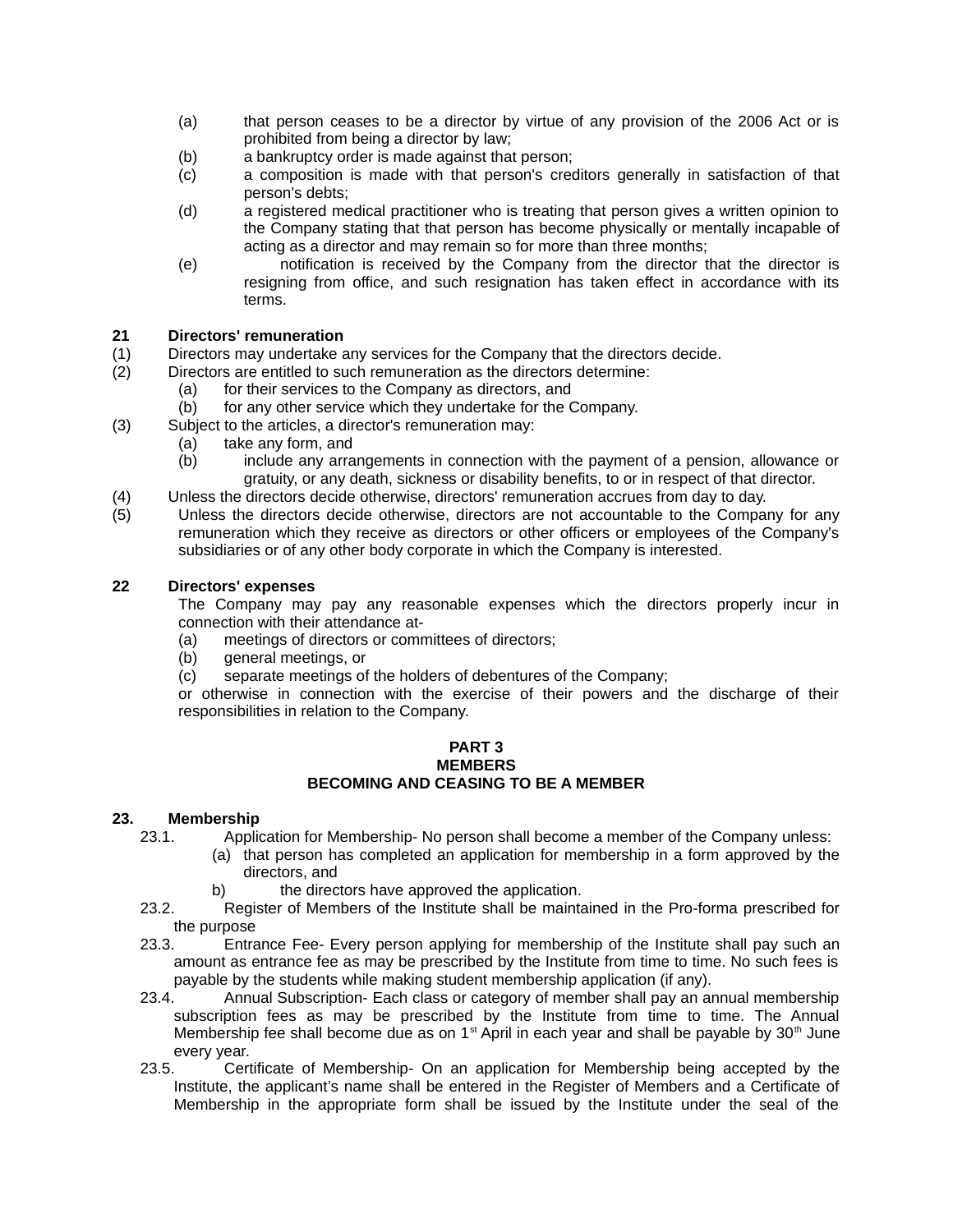Institute. An applicant when so admitted may denote his membership of the Institute by the use of appropriate designation & title such as-

- 23.5.1. "Certified Public Accountant" (CPA) or "International Certified Public Accountant" (ICPA) as the case may be.
- 23.5.2. "Certified Public Accountant- Affiliate" (CPA-Affiliated), or "International Certified Public Accountant- Affiliated" (ICPA-Affiliate) as the case may be.
- 23.5.3. "Associate Certified Public Accountant" (ACPA), or "Associate International Certified Public Accountant" (AICPA) as the case may be.
- 23.5.4. "Fellow Certified Public Accountant" (FCPA), or "Fellow International Certified Public Accountant" (FICPA-Affiliated) as the case may be.
- 23.5.5. Further certificate of membership will be issued to honorary & academic members, they shall be entitled to use designation as "Honorary Members" [CPA-(Hon)] & "Academic Members [CPA-(Acad)] as the case may be.
- 23.5.6. Further to distinguish our designations with other countries similar designation our members must add in after their designation (UK) or (International/ global) whenever they are representing on international level.
- 23.5.7. A member whose name has been removed from the Register under the regulations shall surrender forthwith the Certificate of Membership and Certificate of Practice (if any) held by him to the Institute. Further, on such removal from the Register, such persons shall cease to be eligible to use the title & designation issued by the institute forthwith.
- 23.6. Cancellation of Membership**-**Except in the case of Founder Members/Directors & Institutional Members, the non-payment of annual membership fee after the expiry of three months from the date on which it becomes due will render the name of the defaulter liable to be removed from the Register of Members. The Institute shall, however, issue a written notice to the defaulter informing him of the proposal to remove his name from the Register and may also publish his name in the Journal, as and when published, though such intimation shall not be obligatory on the part of the Institute.

#### **23.7. Restoration of Membership**

- 23.7.1. A person whose name has been removed from the Register or stood removed from the Register of Members for non-payment of fee, may apply in the appropriate form to the Institute for restoration of his name in the Register, if he is otherwise eligible for the membership of the Institute.
- 23.7.2. Such person shall also pay to the Institute before such restoration, restoration fees, admission/entrance fees and other dues, if any, the arrears of annual membership fee, due to the Institute for previous years, if any, and the annual membership fee for the year in which he seeks restoration, if any,
- 23.7.3. on receipt of his application for restoration of his name in the Register and the dues, if any, as provided in sub-regulation above the institute may restore his name in the Register from the date of removal or from such other date as it deems fit.
- 23.7.4. On acceptance of application for restoration, the restoration of name in the Register shall be communicated in writing to the person concerned and may also be published in the Journal.

#### 23.8. **Practicing Certificate-**

- 23.8.1. A member of the Institute may apply to the institute in the appropriate form for the issue of a Practicing Certificate to practice as a *Certified Public Accountant or International Certified Public Accountant* , anywhere in UK or Internationally.
- 23.8.2. The Institute may regulate the procedure, eligibility, initial and renewal fee and other conditions by making separate regulations in this regard.
- 23.8.3. **Cancellation of Certificate of Practice** A certificate of Practice shall be cancelled permanently or for a specified period when:
	- (a) the name of the holder of the certificate is removed from the Register of Members; or
	- (b) the Institute is satisfied that such certificate was issued on the basis of incorrect, misleading or false information provided by the applicant or by mistake or inadvertence on the part of the Institute; or
	- (c) The member has ceased to practice and informs the Institute accordingly; or the member has not paid the annual fee for practicing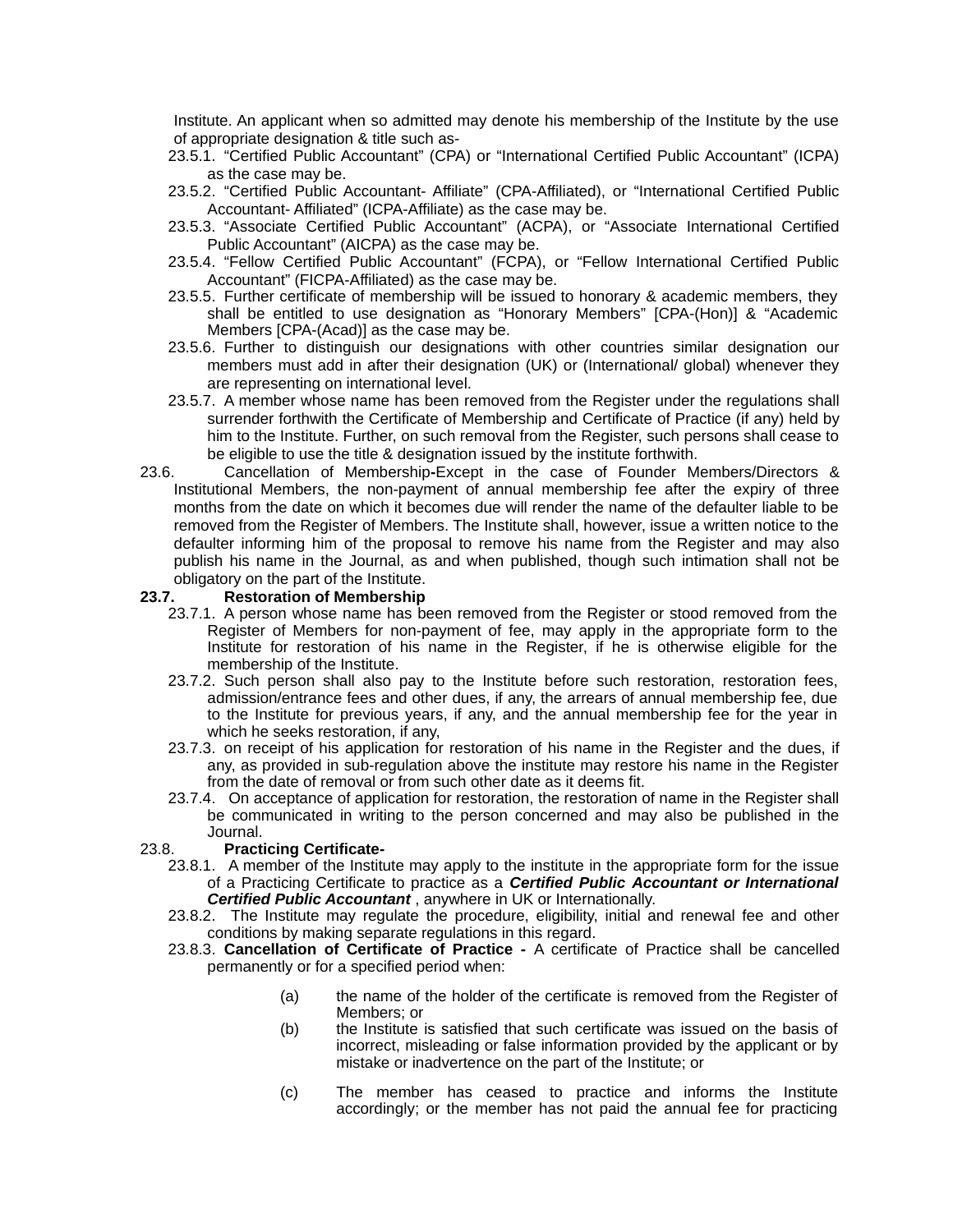certificate within three months of the first day of April of that year.

- (d) Institute is satisfied that the member has resorted to unethical or immoral conduct or if any professional misconduct is established against him after due investigation.
- (e) The member has taken up employment under any organization

Provided that before cancelling his certificate under clause (b), (d), (e) and (f) reasonable opportunity to explain his case shall be given to the member.

- 23.8.4. The cancellation of a certificate shall be effective: from the date on which and during the period for which the name of the holder of the certificate was removed from the Register of Members; and In any other case, from such date and for such period as the Institute may determine.
- 23.8.5. When a certificate is cancelled, the date from which and the period for which the certificate shall stand cancelled shall be communicated by the Institute in writing by registered post to the member concerned at the address entered in the Register and may also be published in the Journal.

# 23.8.6. **Restoration of Certificate of Practice**

- A member whose Certificate of Practice has been cancelled may apply for its restoration if he is otherwise eligible for such restoration, by paying the arrears of the annual certificate fee for the previous years, if any, and the annual certificate fee for the year in which restored.
- 23.8.6.2. The Institute may, on receipt of such application and the dues, if any, restore the certificate of practice from the date of its cancellation or from such other date as it deems fit.<br>23.8.6.3. On a
- 23.8.6.3. On acceptance of the application for restoration, the restoration of Certificate of Practice shall be communicated in writing to the person concerned and may also be published in the Journal.
- 23.9. Categories or Kinds of Membership- There shall be Student, Affiliate, Associate, Fellow, Honorary, Academic, Institutional or such other class or category for membership of the institute as decided by directors
- 23.10. Provided that Institutional Member means any member admitted by the directors for facilitation of collaboration or agreement or scheme, he may be a individual or body/ institute/firm or company as the case may be

#### 23.11. **followings shall be qualification for different class of memberships**

- 23.11.1.**Basic requirements** (Proof of which has to be submitted in writing /self-declaration has to be submitted with the application of membership)
	- 23.11.1.1. He is of 21 years of age at the time of application
	- 23.11.1.2. He is of sound mind
	- 23.11.1.3. He has not been at any time convicted for any offence
	- 23.11.1.4. He is not declared as insolvent
	- 23.11.1.5. Any person who holds bachelors or masters or diploma or advance diploma or post graduate or similar vocational or professional level award or certificate in accounting and finance involving studying basic concepts of Financial accounting & Reporting, Auditing, Management Accounting, Financial Management, Information Technology & Systems, Business Laws, Taxation Laws, Ethics
	- 23.11.2.The following person or persons shall be eligible for being admitted as Affiliate Members of the Institute, if he satisfies any one condition from below in addition to basic condition
		- 23.11.2.1. Any person who qualifies himself at the professional examination which may be conducted by the Institute or it's allied partners/institutional member bodies/ such other awarding bodies by securing such percentage of marks as may be prescribed by the Institute, as a necessary qualification for becoming its member, in accordance with the rules and regulations, which may be framed from time to time.
		- 23.11.2.2. Provided that the Institute shall decide upon the eligibility of admission to membership considering the broad minimum educational requirements and may grant membership to the candidates who were already qualified in any similar or equivalent exams as conducted by the such other institute as decided from time to time in the field of accountancy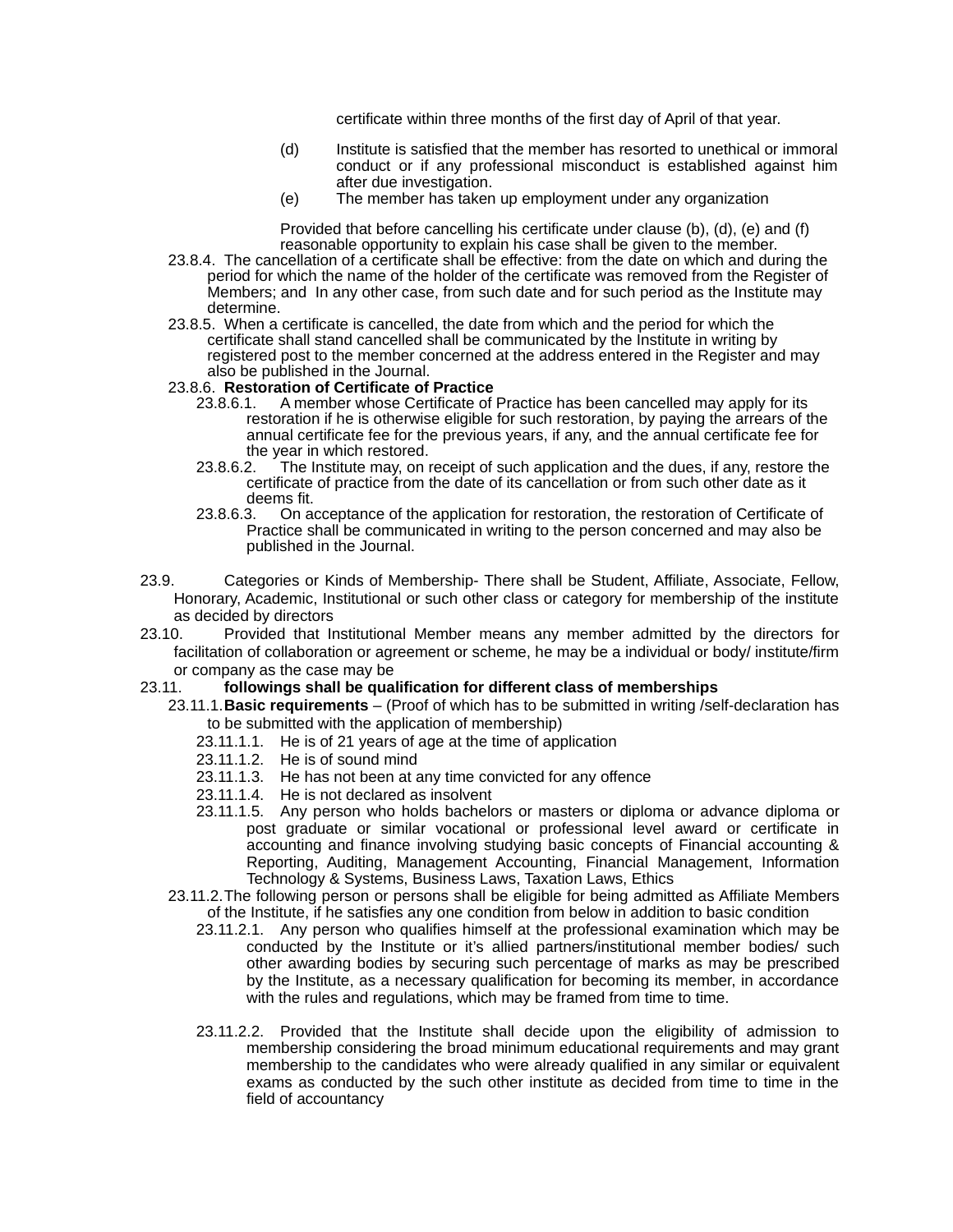- 23.11.2.3. A qualified member of a Professional Accountancy body, having professional accountancy qualification recognized by IFAC (International Federation of Accountants) is also acceptable as per equivalency or reciprocal norms as agreed or announced by the Institute
- 23.11.3.Provided that the Institute may, in appropriate class or category of persons, relax the minimum qualifications and the period of experience in respect of the persons having professional accountancy qualification from an IFAC (International Federation of Accountants) body member institute
- 23.11.4.Associate Member- Any person who has been or meets the condition of being an affiliate member of the Institute and have acquired professional experience of three years
- 23.11.5.Fellow Member- Any person who has been or meets the condition of being an associate member of the Institute and have acquired professional experience of more than five years
- 23.11.6.Academic Member- Any person who has functioned at an academic or training institute of repute at a level not below the rank of a Professor/ Associate Professor in Accounts, Audit, Taxation and Finance related area. Or in addition to above is a member of professional accountancy organization or professional qualification holder from reputable institute
- 23.11.7.Honorary Member- The Institute may on application/nomination, confer honorary membership to distinguish excellence, innovation and research scholars for the service to the profession of accountancy, finance & taxation and allied fields upon any other institute or professional qualification holder from reputable institute

#### **24. Termination of membership**

- (1) Resignation- A member may withdraw from membership of the Company by giving 7 days' notice to the Company in writing.
- (2) Membership is not transferable.
- (3) Cessation of MembershipA person's membership terminates when that person dies or ceases to exist. A member shall *ipso facto* cease to be a member of the Institute on his death, on his being adjudged by a court of competent jurisdiction as an insolvent, or of unsound mind; or on his conviction of an offence; or on his becoming permanently incapacitated from performing the functions of a member.
- (4) Non-payment of fees & noncompliance of any of the membership conditions mentioned above will render to cancellation of membership
- (5) Suspension and Expulsion If in the opinion of the Institute, any member is or has been guilty of dishonourable or unprofessional conduct or of conduct prejudicially affecting the welfare of the Institute, he may be suspended from membership for such period as the Institute may determine or may be expelled from membership. Such decision shall be taken, only after giving an opportunity to the affected member being present and heard in his defence. The founders & Institutional members shall not, however, be liable for any action under this clause, and the Institute shall have no authority to initiate any action under this clause against them unless first directors or patrons resolve their sanctions.

#### **ORGANISATION OF GENERAL MEETINGS**

#### **25 Attendance and speaking at general meetings**

- (1) A person is able to exercise the right to speak at a general meeting when that person is in a position to communicate to all those attending the meeting, during the meeting, any information or opinions which that person has on the business of the meeting.
- (2) A person is able to exercise the right to vote at a general meeting when:
	- (a) that person is able to vote, during the meeting, on resolutions put to the vote at the meeting, and
	- (b) that person's vote can be taken into account in determining whether or not such resolutions are passed at the same time as the votes of all the other persons attending the meeting.
- (3) The directors may make whatever arrangements they consider appropriate to enable those attending a general meeting to exercise their rights to speak or vote at it.
- (4) In determining attendance at a general meeting, it is immaterial whether any two or more members attending it are in the same place as each other.
- (5) Two or more persons who are not in the same place as each other attend a general meeting if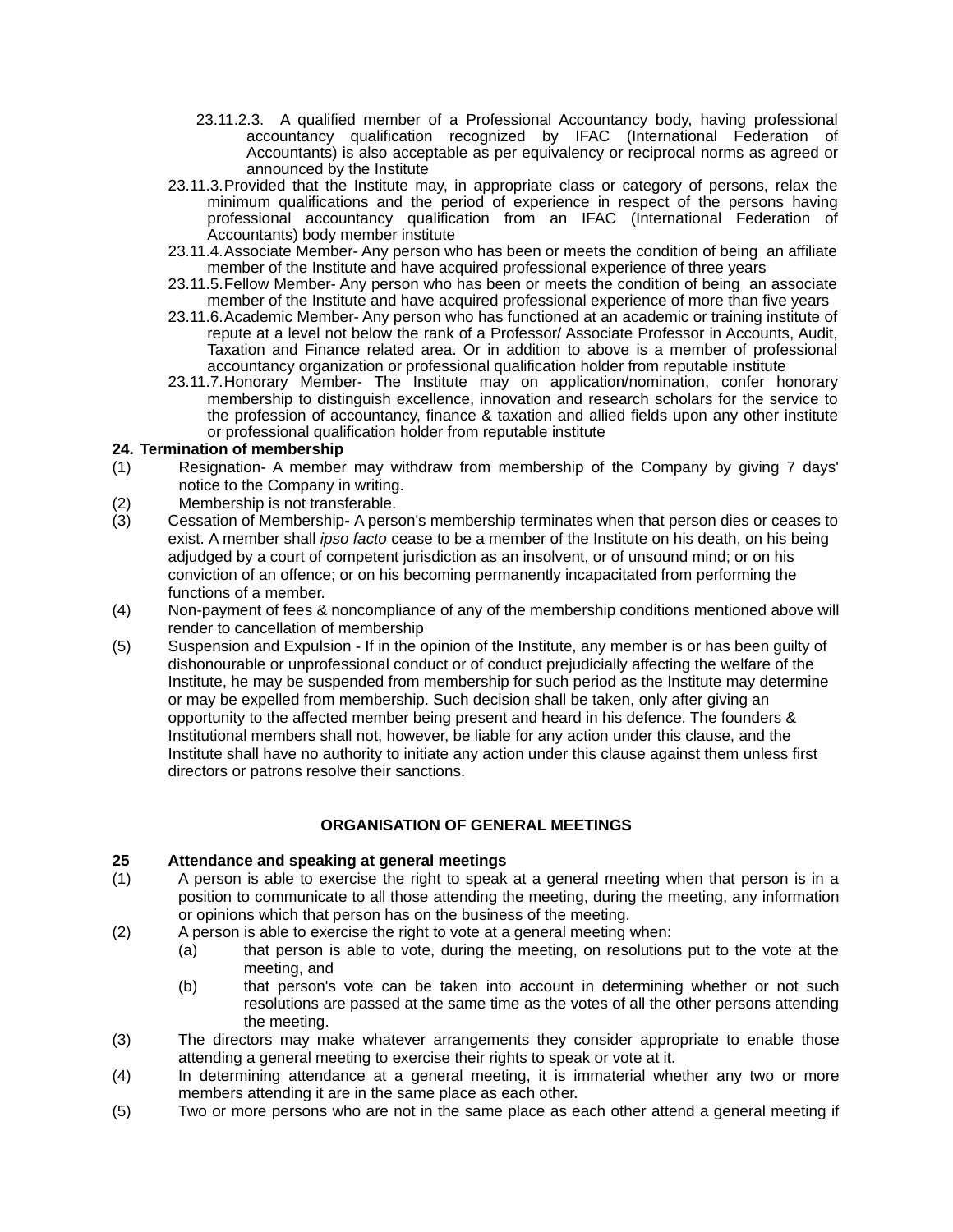their circumstances are such that if they have (or were to have) rights to speak and vote at that meeting, they are (or would be) able to exercise them.

#### **26 Quorum for general meetings**

The quorum for a general meeting shall be determined according to section 318 of the 2006 Act and no business other than the appointment of the chairman of the meeting is to be transacted at a general meeting if the persons attending it do not constitute a quorum.

#### **27 Chairing general meetings**

- (1) If the directors have appointed a chairman, the chairman shall chair general meetings if present and willing to do so.
- (2) If the directors have not appointed a chairman, or if the chairman is unwilling to chair the meeting or is not present within ten minutes of the time at which a meeting was due to start:
	- (a) the directors present, or<br>(b) (if no directors are prese
	- (if no directors are present), the meeting,

must appoint a director or member to chair the meeting, and the appointment of the chairman of the meeting must be the first business of the meeting.

(3) The person chairing a meeting in accordance with this article is referred to as "the chairman of the meeting".

#### **28 Attendance and speaking by directors and non-members**

- (1) Directors may attend and speak at general meetings, whether or not they are members.<br>(2) The chairman of the meeting may permit other persons who are not members of the
- The chairman of the meeting may permit other persons who are not members of the Company to attend and speak at a general meeting.

#### **29 Adjournment**

- (1) If the persons attending a general meeting within half an hour of the time at which the meeting was due to start do not constitute a quorum, or if during a meeting a quorum ceases to be present, the chairman of the meeting must adjourn it.
- (2) The chairman of the meeting may adjourn a general meeting at which a quorum is present if:
	- (a) the meeting consents to an adjournment, or
	- (b) it appears to the chairman of the meeting that an adjournment is necessary to protect the safety of any person attending the meeting or ensure that the business of the meeting is conducted in an orderly manner.
- (3) The chairman of the meeting must adjourn a general meeting if directed to do so by the meeting.
- (4) When adjourning a general meeting, the chairman of the meeting must:
	- (a) either specify the time and place to which it is adjourned or state that it is to continue at a time and place to be fixed by the directors, and
	- (b) have regard to any directions as to the time and place of any adjournment which have been given by the meeting.
- (5) If the continuation of an adjourned meeting is to take place more than 14 days after it was adjourned, the Company must give at least 7 clear days' notice of it (that is, excluding the day of the adjourned meeting and the day on which the notice is given):
	- (a) to the same persons to whom notice of the Company's general meetings is required to be given, and
	- (b) containing the same information which such notice is required to contain.
- (6) No business may be transacted at an adjourned general meeting which could not properly have been transacted at the meeting if the adjournment had not taken place.

#### **VOTING AT GENERAL MEETINGS**

#### **30 Voting: general**

A resolution put to the vote of a general meeting must be decided on a show of hands unless a poll is duly demanded and acted upon in accordance with these articles and sections 321 and 322 of the 2006 Act.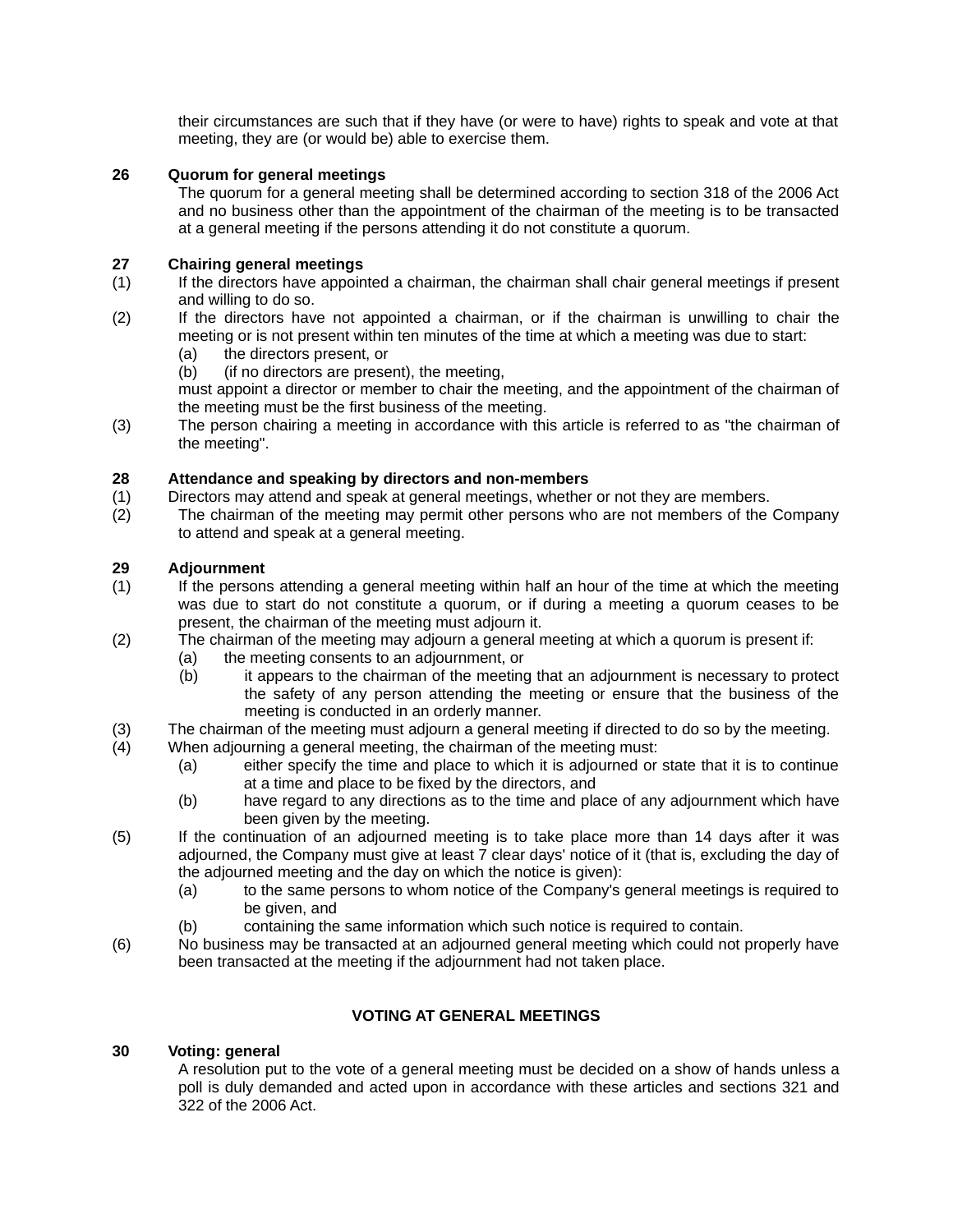#### **Voting Rights:**

**One Member one vote policy is adopted by the institute**. Each Class/ category of Member of the Institute shall have the right to one vote in the general meetings and the election of representatives of the institute, except student members, affiliate members, honorary members & academic members or such other class or category for the time being in force as decided by board of directors shall not have the right to vote.

#### **31 Errors and disputes**

- (1) No objection may be raised to the qualification of any person voting at a general meeting except at the meeting or adjourned meeting at which the vote objected to is tendered, and every vote not disallowed at the meeting is valid.
- (2) Any such objection must be referred to the chairman of the meeting whose decision is final.

#### **32 Poll votes**

- (1) A poll on a resolution may be demanded:
	- (a) One member one vote
	- (b) in advance of the general meeting where it is to be put to the vote, or
	- (c) at a general meeting, either before a show of hands on that resolution or immediately after the result of a show of hands on that resolution is declared.
- (2) A poll may be demanded by:
	- (a) the chairman of the meeting;
	- (b) the directors;
	- (c) two or more persons having the right to vote on the resolution; or
	- (d) a person or persons representing not less than one tenth of the total voting rights of all the members having the right to vote on the resolution.
- (3) A demand for a poll may be withdrawn if:
	- (a) the poll has not yet been taken, and
	- (b) the chairman of the meeting consents to the withdrawal.
- (4) Polls must be taken immediately and in such manner as the chairman of the meeting directs.

#### **33 Content of proxy notices**

- (1) Proxies may only validly be appointed by a notice in writing (a "proxy notice") which:
	- (a) states the name and address of the member appointing the proxy;
	- (b) identifies the person appointed to be that member's proxy and the general meeting in relation to which that person is appointed;
	- (c) is signed by or on behalf of the member appointing the proxy, or is authenticated in such manner as the directors may determine; and
	- (d) is delivered to the Company in accordance with the articles and any instructions contained in the notice of the general meeting to which they relate.
- (2) The company may require proxy notices to be delivered in a particular form, and may specify different forms for different purposes.
- (3) Proxy notices may specify how the proxy appointed under them is to vote (or that the proxy is to abstain from voting) on one or more resolutions.
- (4) Unless a proxy notice indicates otherwise, it must be treated as:
	- (a) allowing the person appointed under it as a proxy discretion as to how to vote on any ancillary or procedural resolutions put to the meeting, and
	- (b) appointing that person as a proxy in relation to any adjournment of the general meeting to which it relates as well as the meeting itself.

#### **34 Delivery of proxy notices**

- (1) A person who is entitled to attend, speak or vote (either on a show of hands or on a poll) at a general meeting remains so entitled in respect of that meeting or any adjournment of it, even though a valid proxy notice has been delivered to the Company by or on behalf of that person.
- (2) An appointment under a proxy notice may be revoked by delivering to the Company a notice in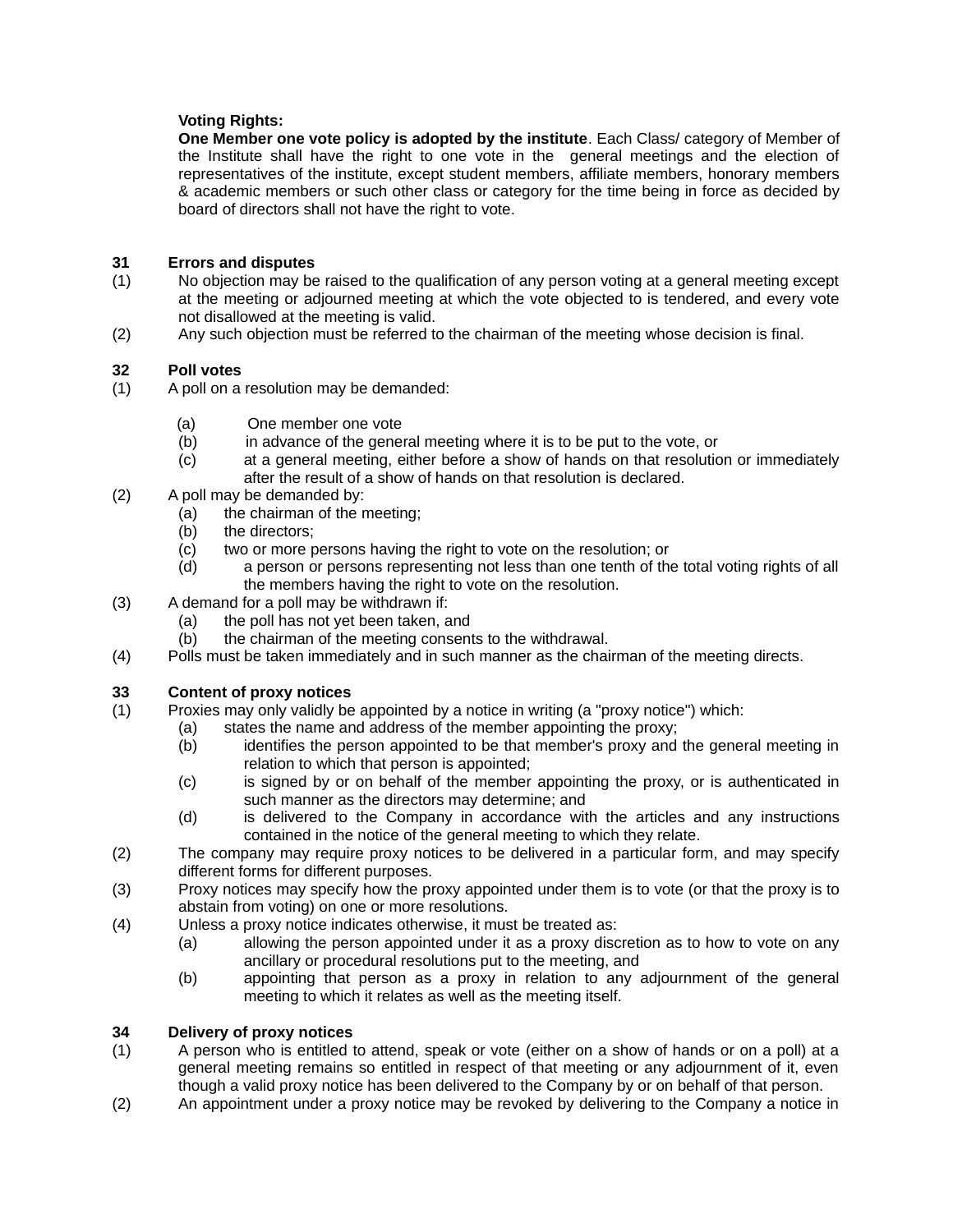writing given by or on behalf of the person by whom or on whose behalf the proxy notice was given.

- (3) A notice revoking a proxy appointment only takes effect if it is delivered before the start of the meeting or adjourned meeting to which it relates.
- (4) If a proxy notice is not executed by the person appointing the proxy, it must be accompanied by written evidence of the authority of the person who executed it to execute it on the appointor's behalf.

#### **35 Amendments to resolutions**

- (1) An ordinary resolution to be proposed at a general meeting may be amended by ordinary resolution if:
	- (a) notice of the proposed amendment is given to the Company in writing by a person entitled to vote at the general meeting at which it is to be proposed not less than 48 hours before the meeting is to take place (or such later time as the chairman of the meeting may determine), and
	- (b) the proposed amendment does not, in the reasonable opinion of the chairman of the meeting, materially alter the scope of the resolution.
- (2) A special resolution to be proposed at a general meeting may be amended by ordinary resolution, if:
	- (a) the chairman of the meeting proposes the amendment at the general meeting at which the resolution is to be proposed, and
	- (b) the amendment does not go beyond what is necessary to correct a grammatical or other non-substantive error in the resolution.
- (3) If the chairman of the meeting, acting in good faith, wrongly decides that an amendment to a resolution is out of order, the chairman's error does not invalidate the vote on that resolution.

#### **PART 4 ADMINISTRATIVE ARRANGEMENTS**

#### **36 Means of communication to be used**

- (1) Anything sent or supplied by or to the Company under the articles may be sent or supplied in any way in which the 2006 Act provides for documents or information which are authorised or required by any provision of that Act to be sent or supplied by or to the Company.
- (2) Every notice convening a general meeting shall comply with the provisions of section 307 and 325 of the 2006 Act as to the length of notice required for the meeting and the giving of information to members in regard to their right to appoint proxies; and notices of and other communications relating to any general meeting which any member is entitled to receive shall be sent to the directors and to the auditor for the time being of the Company.
- (3) Any notice or document to be sent or supplied to a director in connection with the taking of decisions by directors may also be sent or supplied by the means by which that director has asked to be sent or supplied with such notices or documents for the time being.
- (4) A director may agree with the Company that notices or documents sent to that director in a particular way are to be deemed to have been received within a specified time of their being sent, and for the specified time to be less than 48 hours.

#### **37 Company seals**

- (1) Any common seal may only be used by the authority of the directors.
- (2) The directors may decide by what means and in what form any common seal is to be used.
- (3) Unless otherwise decided by the directors, if the Company has a common seal and it is affixed to a document, the document must also be signed by at least one authorised person in the presence of a witness who attests the signature.
- (4) For the purposes of his article, an authorised person is:
	- (a) any director of the Company;
	- (b) the Company secretary (if any); or
	- (c) any person authorised by the directors for the purpose of signing documents to which the common seal is applied.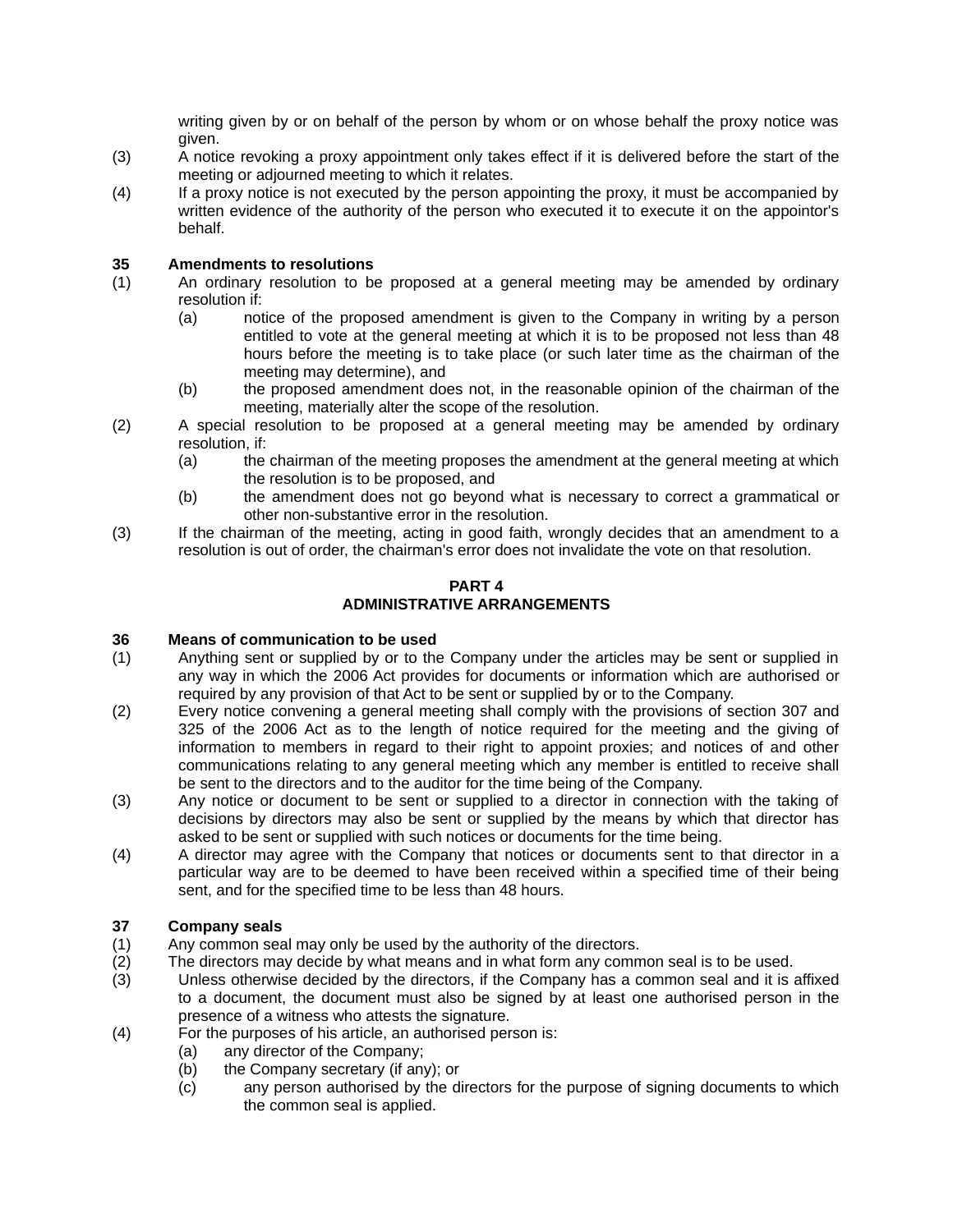#### **38 No right to inspect accounts and other records**

Except as provided by law or authorised by the directors or an ordinary resolution of the Company, no person is entitled to inspect any of the Company's accounting or other records or documents merely by virtue of being a member.

#### **39 Provision for employees on cessation of business**

The directors may decide to make provision for the benefit of persons employed or formerly employed by the Company or any of its subsidiaries (other than a director or former director or shadow director) in connection with the cessation or transfer to any person of the whole or part of the undertaking of the Company or that subsidiary.

#### **40 Rules**

(1) The directors may from time to time make such rules or bye laws as they may deem necessary or expedient or convenient for the proper conduct and management of the Company and for the purposes of prescribing classes of and conditions of membership, and in particular but without prejudice to the generality of the foregoing, they may by such rules or bye laws regulate:

> (a) the admission and classification of members of the Company (including the admission of organisations to membership) and the rights and privileges of such members, and the conditions of membership and the terms on which members may resign or have their membership terminated and the entrance fees, subscriptions and other fees or payments to be made by members;

(b) the conduct of members of the Company in relation to one another, and to the Company's servants;

(c) the setting aside of the whole or any part or parts of the Company's premises at any particular time or times or for any particular purpose or purposes;

(d) the procedure at general meetings and meetings of the directors and committees of the directors in so far as such procedure is not regulated by the Articles;

(e) generally, all such matters as are commonly the subject matter of company rules.

(2) The Company in general meeting shall have power to alter, add to or repeal the rules or bye laws and the directors shall adopt such means as they think sufficient to bring to the notice of members of the Company all such rules or bye laws, which shall be binding on all members of the Company. Provided that no rule or bye law shall be inconsistent with, or shall affect or repeal anything contained in, the Memorandum or the Articles.

#### **41 Profits not to be distributed**

The income and property of the Company shall be applied solely towards the promotion of the Company's objects and activities and no part shall be paid or transferred, directly or indirectly, by way of dividend, bonus or otherwise by way of profit, to members of the Company, and no Director shall be appointed to any office of the Company paid by salary or fees or receive any remuneration or other benefit in money or money's worth from the Company: Provided that nothing in this document shall prevent any payment in good faith by the Company:

- (a) of the usual professional charges for business done by any Director or member of the Company who is a solicitor, accountant or other person engaged in a profession when instructed by the Company to act in a professional capacity on its behalf: Provided that at no time shall a majority of the Directors benefit under this provision and that a Director shall withdraw from any meeting at which his or her appointment or remuneration is under discussion;
- (b) of reasonable remuneration to any person holding office as an event or fund raising organiser or manager for work undertaken whilst holding that office, notwithstanding that he/she is a Director or member of the Company: Provided that any Director withdraws from any meeting whilst his/her remuneration is being discussed;
- (c) of reasonable and proper remuneration for any services rendered to the Company by any member, officer or servant of the Company who is not a Director;
- (d) of interest on money lent by any member of the Company or director at a reasonable and proper rate per annum not above the published base lending rate of a clearing